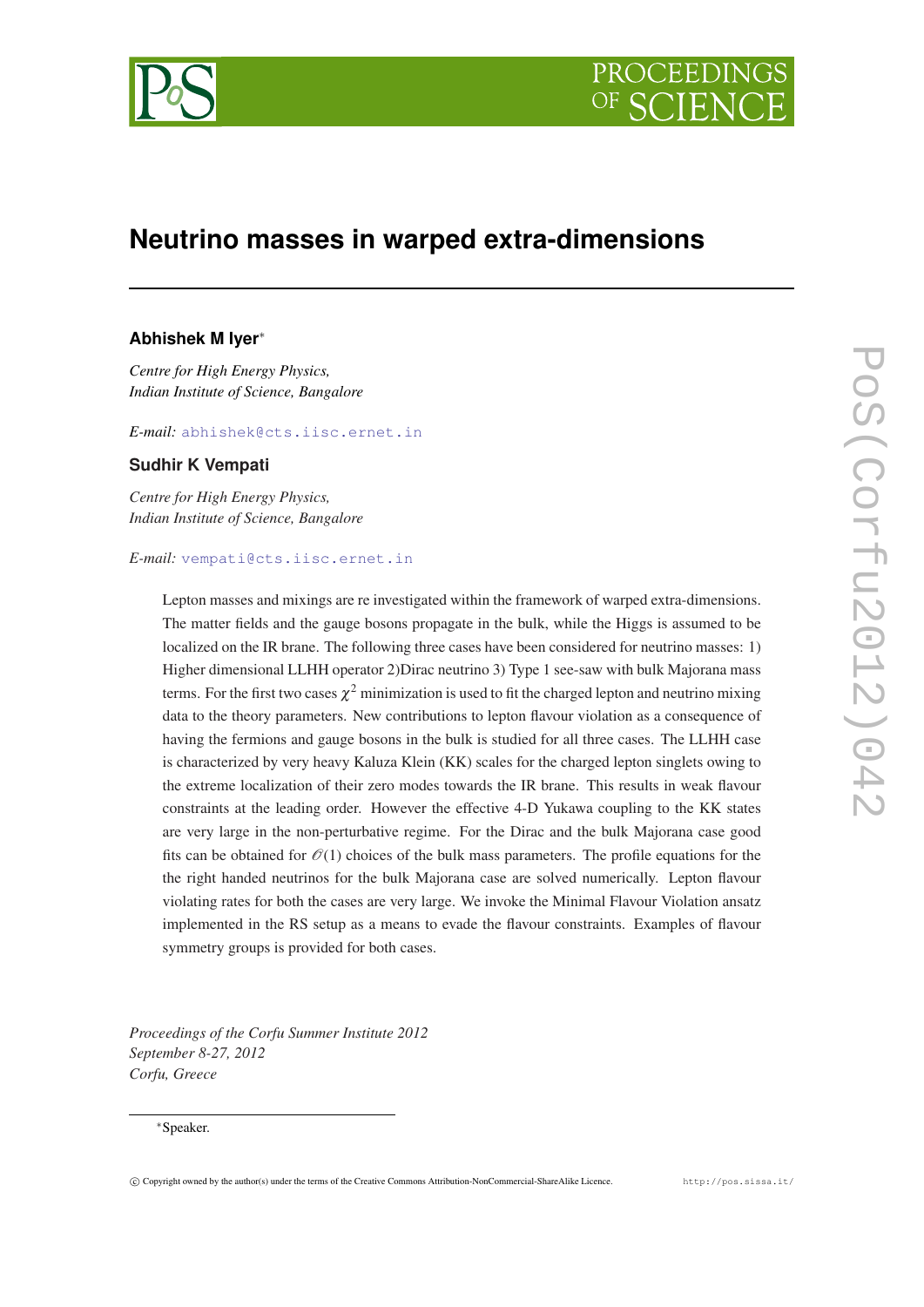# <span id="page-1-0"></span>1. Introduction

The Randall-Sundrum (RS) model is one of the most intriguing solutions to the hierarchy problem [\[1](#page-12-0)]. It is characterized by single extra-dimension compactified on an  $S_1/Z_2$  orbifold. Two opposite tension branes, situated at the two orbifold fixed points, are characterized by the UV and IR scales respectively. The metric for the RS background is given as

$$
ds^2 = e^{-2\sigma(y)} \eta_{\mu\nu} dx^{\mu} dx^{\nu} - dy^2 \tag{1.1}
$$

with  $\sigma(y) = k|y|$  where k is the reduced Planck scale. In the original setup, all the SM fields were localized on the IR brane while only gravity propagated in the bulk. The solution to the hierarchy problem is achieved by means of exponential warping of scales.

Fermions in the bulk offers a geometric solution to the flavour hierarchy problem [\[2\]](#page-12-0). Localizing the fermion generations at different points in the bulk leads to varying degrees of overlap of the fermion profiles with the Higgs. This can naturally explain the hierarchy in the fermion masses in addition to the mixing parameters by choice of  $\mathcal{O}(1)$  parameters in the fundamental theory. In the hadronic sector the implication of bulk fermions on FCNC have been investigated by various authors[\[3,](#page-12-0) [4](#page-12-0), [5](#page-12-0), [6](#page-12-0), [7](#page-12-0)]. The situation with leptons, especially the neutrinos is a bit more involved.

In this work we consider the case where the Higgs is localized on the IR brane while the fermions and the gauge fields are in the bulk. We explore three cases for neutrino mass generation: 1) LLHH operator 2) Dirac neutrinos 3) Type -1 seesaw with bulk Majorana mass terms. The bulk parameters - Dirac masses and the  $\mathcal{O}(1)$  Yukawa parameters were varied simultaneously to numerically minimize a  $\chi^2$  function, defined as a function of the lepton masses and mixing, to arrive at the best fit regions of the parameter space. The range of bulk parameters which fit the charged lepton data are strongly constrained by flavour considerations.

The theory parameters include the bulk mass parameter and the  $\mathcal{O}(1)$  Yukawa couplings while the charged lepton masses, two neutrino mass squared differences and the three mixing angles constitute the observable for the  $\chi^2$ . The central values of the observables used in our analysis is given below [[8](#page-12-0), [9\]](#page-12-0)

| masses                                    | mass-squared                                            | mixing angles                           |
|-------------------------------------------|---------------------------------------------------------|-----------------------------------------|
| (MeV)                                     | $\left(\frac{eV^2}{2}\right)$                           |                                         |
| $m_e = 0.51^{+0.0000007}_{-0.00000007}$   | $\Delta m_{12}^2 = 7.59_{-0.21}^{+0.20} \times 10^{-5}$ | $\theta_{12} = 0.59_{-0.015}^{+0.02}$   |
| $m_{\mu} = 105.6^{+0.000003}_{-0.000003}$ | $\Delta m_{23}^2 = 2.43^{+0.13}_{-0.13} \times 10^{-3}$ | $\theta_{23} = 0.79_{-0.12}^{+0.12}$    |
| $m_{\tau} = 1776^{+0.00016}_{-0.00016}$   |                                                         | $\theta_{13} = 0.154^{+0.016}_{-0.016}$ |

Table 1: Experimental Data

The standard definition of  $\chi^2$  for N observables is used for the analysis and is given by

$$
\chi^2 = \sum_{i=1}^N \left( \frac{y_i^{exp} - y_i^{theory}}{\sigma_i} \right)^2 \tag{1.2}
$$

where, *y theory i*<sup>*h*</sup><sup>*exp*</sup> is the value of the *i*<sup>th</sup> observable predicted by the model and  $y_i^{exp}$  $\int_{i}^{exp}$  is its corresponding experimental number measured with a uncertainty of  $\sigma_i$ . Since, the values of the charged lepton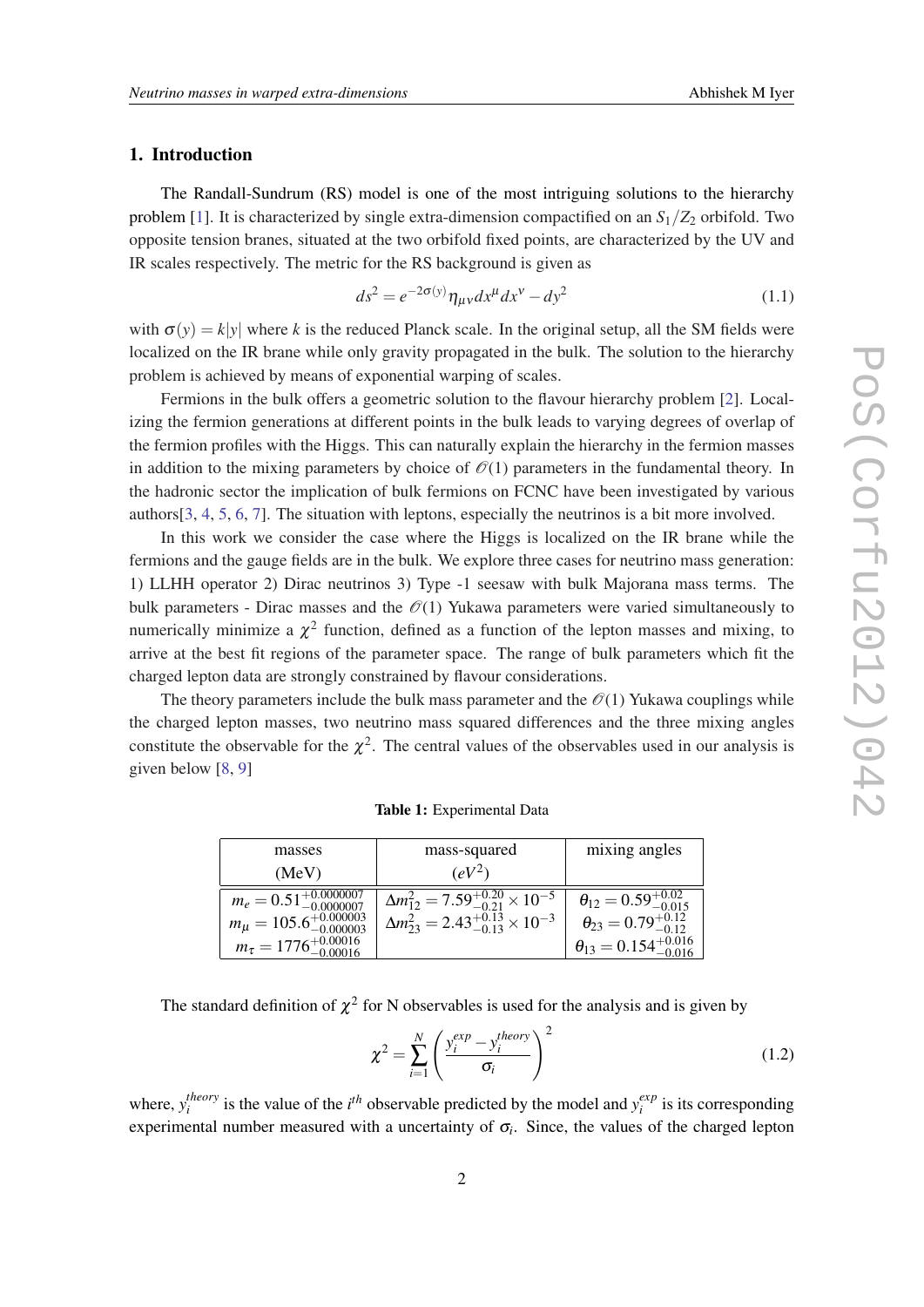are measured to a very high accuracy, it is difficult to fit masses to such high accuracy. Thus, we incorporate up to  $\sim 1.5\%$  errors in the masses of charged leptons.

The minimization for the  $\chi^2$  was performed using MINUIT [[10\]](#page-12-0) which looks for a local minimum for a given set of input theory parameters. The scan is repeated by randomly varying the input parameters thus arriving at a global minima. Flavour constraints in both the Dirac and the Majorana cases were evaded by invoking the Minimal Flavour Violation (MFV) ansatz implemented in the RS scenario.[\[11,](#page-12-0) [12](#page-12-0)]. We provide example symmetry groups where the flavor violating constraints can be removed for both the Dirac and the Majorana cases. In section ([5](#page-10-0)) we give examples of flavour groups for the MFV ansatz applied to both the Dirac and the bulk Majorana case. We now discuss the fermion mass fits and the flavour constraints for all the three cases in the following three sections.

#### 2. LLHH operator

The neutrino masses are assumed to be generated by a higher dimensional operator suppressed by the fundamental scale of the theory *i.e MPlanck*. In the SM such an operator leads to very small neutrino masses. We study the implications of such an operator in the RS setup. The five dimensional action has the form:

$$
S = S_{kin} + S_{Yuk} + S_V + S_{higgs}
$$
  
\n
$$
S_{kin} = \int d^4x \int dy \sqrt{-g} \left( \bar{L}(iD_M \Gamma^m - m_L)L + \bar{E}(i\Gamma^m D_m - m_E)E + \dots \right)
$$
  
\n
$$
S_{Yuk} = \int d^4x \int dy \sqrt{-g} \left( Y_U \bar{Q}U\tilde{H} + Y_D \bar{Q}DH + Y_E\bar{L}EH \right) \delta(y - \pi R)
$$
  
\n
$$
S_V = \int d^4x \int dy \sqrt{-g} \left( \frac{\kappa}{\Lambda^{(5)}} LHLH \right) \delta(y - \pi R)
$$
\n(2.1)

The details of the Kaluza Klein (KK) reduction and the orthonormality relations are presented in the [\[13](#page-12-0)]. The effective zero mode mass matrix for the leptons is given as

$$
(\mathcal{M}_e^{(0,0)})_{ij} = \frac{\nu}{\sqrt{2}} (Y'_E)_{ij} e^{(1-c_L-c_E)kR\pi} \sqrt{\frac{(0.5 - c_{L_i})}{e^{(1-2c_{L_i})\pi kR} - 1}} \sqrt{\frac{(0.5 - c_{E_j})}{e^{(1-2c_{E_j})\pi kR} - 1}},
$$

$$
(\mathcal{M}_\nu^{(0,0)})_{ij} = \frac{\nu^2}{2\Lambda^{(5)}} (\kappa')_{ij} e^{(2-c_{L_i}-c_{L_j})kR\pi} \sqrt{\frac{(0.5 - c_{L_i})}{e^{(1-2c_{L_i})\pi kR} - 1}} \sqrt{\frac{(0.5 - c_{L_j})}{e^{(1-2c_{L_j})\pi kR} - 1}} \tag{2.2}
$$

where we have defined the  $\mathcal{O}(1)$  Yukawa coupling as

$$
Y_E' = 2kY_E \quad ; \quad \kappa' = 2k\kappa \tag{2.3}
$$

The fifteen Yukawa couplings and the six  $c_{L,E}$  parameters are varied simultaneously so as to minimize the function in Eq.[\(1.2\)](#page-1-0). The points which give a  $\chi^2$  between 1 and 8 are considered to give a 'good fit' to the data. The range for the scan of the *cL*,*<sup>E</sup>* has been judiciously chosen between 0.82 and 1.0 for bulk doublets and  $-5 \times 10^7 < c_{E_1} < -0.2$ ,  $-10^8 < c_{E_2} < -8000$  and  $-10^9 < c_{E_3} < -9000$  for first, second and third generation charged singlets respectively. A larger democratic range does not change the results significantly. Fig.[\[1\]](#page-3-0) presents the regions in  $c_{L_{1,2,3}}$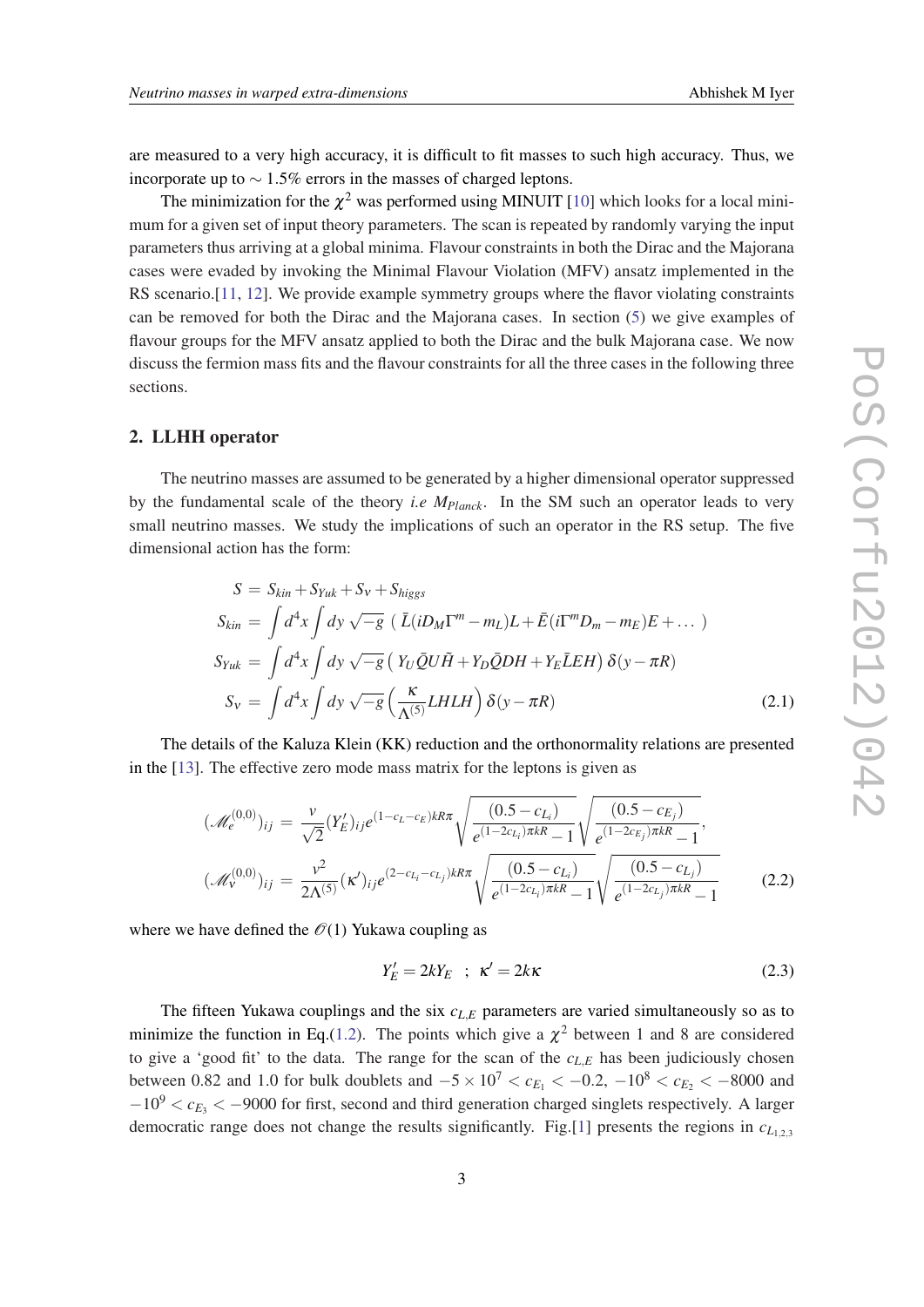<span id="page-3-0"></span>and  $c_{E_{1,2,3}}$  which have minimum  $\chi^2$  assuming normal hierarchy for neutrino masses. The allowed ranges in the  $c_{L,E}$  which satisfy the minimum  $\chi^2$  $\chi^2$  requirement are summarized in Table[2]. We find that the lepton doublets are required to be localized very close to the UV brane to fit small neutrino masses. In order to offset this UV localization of the doublets, the zero mode of the charged singlets must be almost localized on the IR brane as is evident from the large negative values of  $c_{E_i}$ .



Figure 1: Regions in *c<sup>i</sup>* for the LHLH case which give best fit to lepton masses and mixing. The graphs in the upper row shows the region of parameter space for the bulk masses for doublets which fits small neutrino masses. Neutrino masses are assumed to have normal hierarchy in this analysis. The graphs in the lower row shows the region for the bulk masses for the charged singlets  $c_{E_i}$ . We have used log scale for  $c_{E_i}$ 

The large negative values of the *cE<sup>i</sup>* parameters have some implications in terms of the AdS/CFT correspondence[\[14](#page-13-0), [15](#page-13-0)]. The CFT interpretation for the bulk scalars has been studied in [\[16](#page-13-0), [15](#page-13-0)] and for bulk fermions in [[17\]](#page-13-0). The best fit  $c_{L,E}$  parameters of LLHH case given in Table[\[2\]](#page-4-0) leads to an unusual situation where the left handed leptons are almost completely elementary while the right handed singlets are completely composite. This can be understood using the 'holographic basis' of [[18\]](#page-13-0). The composite component for the zero mode of the doublets is proportional to  $e^{-(c_L-0.5)kR\pi}$ . It goes to 0 when  $c_L \to 0.99$  thus making zero modes for the doublets elementary. For the *c<sup>E</sup>* fields however, the elementary component for the zero mode is given as  $\sqrt{(c_E - 0.5)(c_E + 1.5)}e^{-|1.5 + c_E|kR\pi}$ . Thus the zero mode for the charged singlets are characterized by vanishing elementary component and are completely composite fields. The effective 4-D Yukawa coupling of the zero mode to the KK modes, is given as  $Y_E' \sqrt{(0.5 - c_E)}$ . A problematic feature of these models is that this coupling enters the non-perturbative regime for *c<sup>E</sup>* large and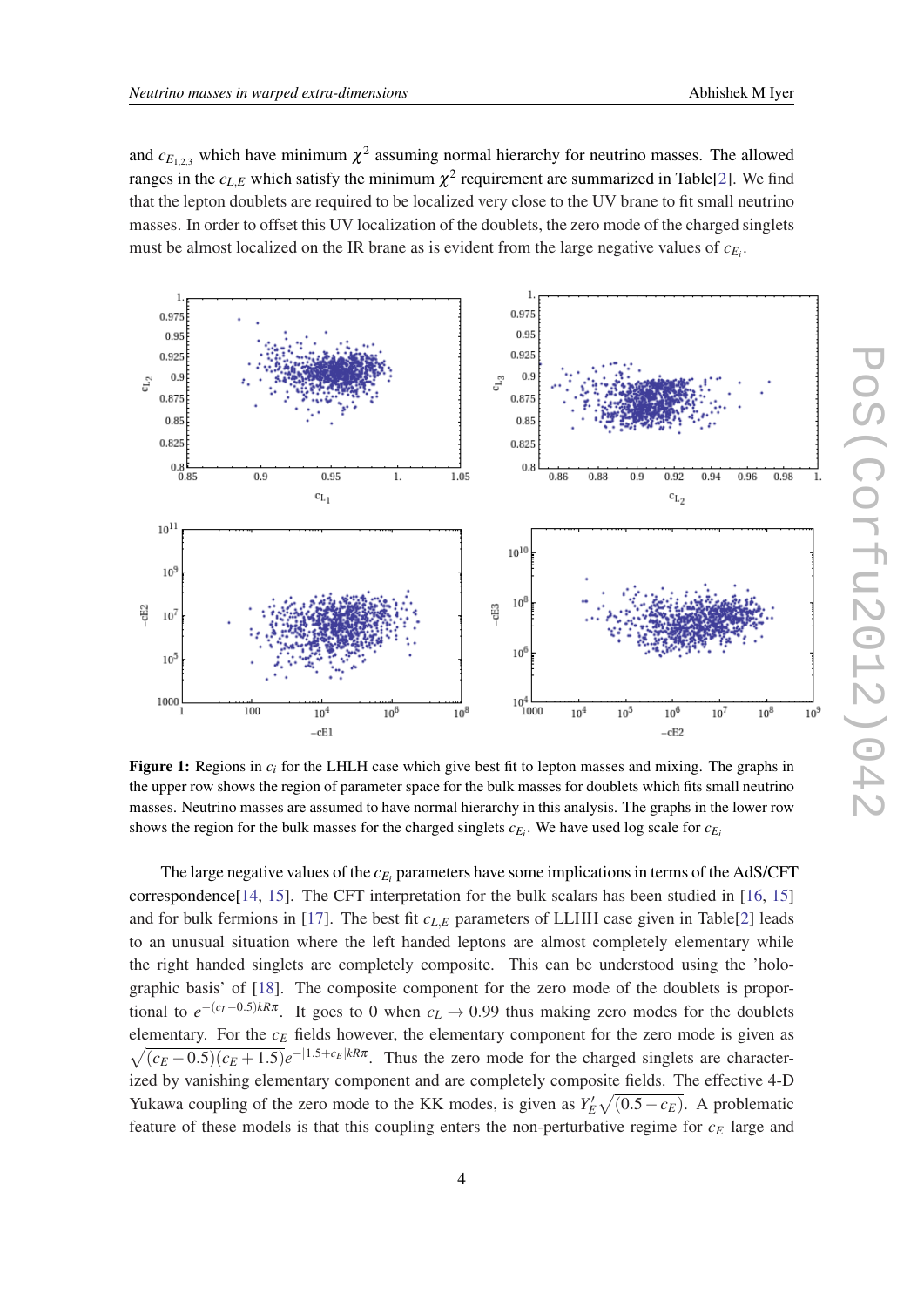<span id="page-4-0"></span>**Table 2:** Allowed range for the bulk parameters with minimum  $\chi^2$ . Neutrino masses have normal hierarchy. Range of first KK scale of the doublet(singlet)  $M_L^{(1)}$  $L^{(1)}(M_E^{(1)})$  $E^{(1)}$ ) corresponding to the bulk mass parameter  $c_L(c_E)$ is also given.

| parameter | range          | range of $M_I^{(1)}$ (TeV) | parameter | range                                    | range of $M_F^{(1)}$ (TeV)           |
|-----------|----------------|----------------------------|-----------|------------------------------------------|--------------------------------------|
| $c_{L_1}$ | $0.87 - 0.995$ | 1.49-1.59                  | $c_{E_1}$ | $-10.0$ to $-5.0 \times 10^6$            | $7.9 - 3.9 \times 10^6$              |
| $c_{L_2}$ | 0.86-0.98      | 1.48-1.58                  | $c_{E_2}$ | $-1.0 \times 10^4$ to $-1.2 \times 10^8$ | $7.9 \times 10^3$ -9.5 $\times 10^7$ |
| $c_{L_3}$ | 0.84-0.92      | 1.47-1.53                  | $c_{E_3}$ | $-7.0 \times 10^5$ to $-1 \times 10^9$   | $5.5 \times 10^5$ 7.9 $\times 10^8$  |



Figure 2: Coupling of two zero mode fermions to  $Z_1$  as a function of bulk mass parameter [\[19\]](#page-13-0).

negative.

## 2.1 Flavour Constraints on LLHH case

In the LLHH case where the doublets (singlets) are sufficiently localized towards the UV(IR), the contributions to trilepton decays from graphs like Fig.[\[7\]](#page-7-0) are highly suppressed. This is due to the fact that for zero mode fermions sufficiently localized towards the IR and UV brane, the coupling with the first KK state of the Z boson is universal as shown in Fig[2]. Other potentially large contributions comes from the large mixing between zero mode charged singlet states and the first KK modes of the lepton doublets; the corresponding Yukawa coupling is very large due to the large negative  $c_E$  values. However for a fairly degenerate bulk doublet masses,  $(c_{L_i})$ , the contributions are negligible. The contribution to  $l_i \rightarrow l_i \gamma$  due to loop diagram in Fig.[\[7\]](#page-7-0) are heavily suppressed owing to the heavy KK mass scales corresponding to the charged singlets. The corresponding masses are in shown in Table[2]. Additionally, the large effective 4-D Yukawa couplings of the charged singlets to the KK modes make it difficult to apply techniques of perturbation theory to calculate one Feynman graph of the form  $j \rightarrow i\gamma$  due to Higgs in the loop[\[13](#page-12-0)].

# 3. Dirac Neutrinos

Three singlet right handed neutrino are added to the SM spectrum. Global lepton number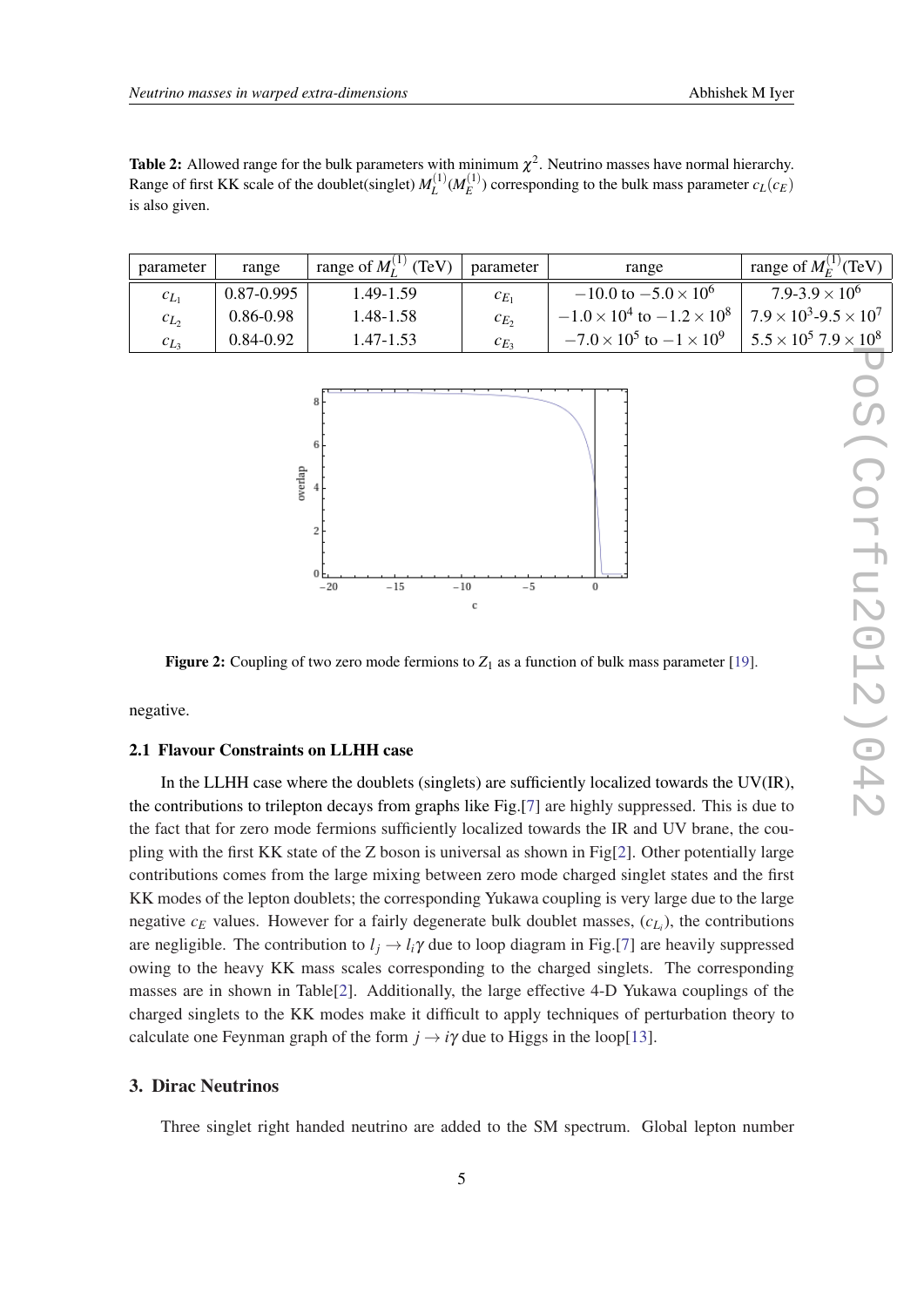violating effects are assumed to be highly suppressed.

The bulk and Yukawa actions for this take the form:

$$
S_{kin} = \int d^4x \int dy \sqrt{-g} \left( \bar{L}(i\Gamma^M D_M - m_L)L + \bar{E}(i\Gamma^M D_M - m_E)E + \bar{N}(i\Gamma^M D_M - m_N)N \right)
$$
  
\n
$$
S_{yuk} = \int d^4x \int dy \sqrt{-g} \left( Y_N \bar{L}NH + Y_E \bar{L}EH \right) \delta(y - \pi R), \qquad (3.1)
$$

Performing the KK reductions and imposing the orthonormality conditions [\[13](#page-12-0)], we arrive at the following expression for the zero mode mass matrix for the charged leptons and the neutrinos

$$
(\mathcal{M}_e^{(0,0)})_{ij} = \frac{\nu}{\sqrt{2}} (Y'_E)_{ij} e^{(1-c_{L_i} - c_{E_j})kR\pi} \sqrt{\frac{(0.5 - c_{L_i})}{e^{(1-2c_{L_i})\pi kR} - 1}} \sqrt{\frac{(0.5 - c_{E_j})}{e^{(1-2c_{E_j})\pi kR} - 1}}
$$

$$
(\mathcal{M}_\nu^{(0,0)})_{ij} = \frac{\nu}{\sqrt{2}} (Y'_N)_{ij} e^{(1-c_{L_i} - c_{N_j})kR\pi} \sqrt{\frac{(0.5 - c_{L_i})}{e^{(1-2c_{L_i})\pi kR} - 1}} \sqrt{\frac{(0.5 - c_{N_j})}{e^{(1-2c_{N_j})\pi kR} - 1}},
$$
(3.2)

where  $Y_{E,N}' = 2kY_{E,N}$ . A total of 27 parameters, which include 9  $c_i$  and 18  $\mathcal{O}(1)$  Yukawa parameters are simultaneously varied to minimize the  $\chi^2$  The doublets  $(c_{L_i})$  and the the charged singlets are varied between 0.02 and 1, while the neutral singlets are varied between between 1 and 1.9. The order one Yukawa couplings,  $Y'_{E,N}$ , are varied randomly between -4 and 4 with a lower bound  $|Y| \gtrsim 0.08$ . The points in the bulk mass parameter space which satisfy  $0 < \chi^2 < 8$  constitute the best fit regions. Figs.[3[,4,5\]](#page-6-0) represents the region of parameter space which satisfies this constraint. Table[[3](#page-6-0)] summarizes the ranges for the fit.



Figure 3: The figures above correspond to the case in which neutrinos are of Dirac type. The points in the above figures correspond to a  $\chi^2$  between 1 and 8. The plot represents the parameter space for the bulk masses of the doublets. This case corresponds to the normal hierarchical case.

The Dirac neutrino mass matrix in the RS model seems to fit the data more naturally compared to the *LHLH* discussed in the previous subsection. A large section of the points fall in the regime  $c_i$  $> 1/2$  indicating that they are localized closer to the UV brane. This implies that the zero modes of the charged and neutral leptons are elementary components of the CFT owing to their localization closer to the UV brane.

### 3.1 Flavour constraints on Dirac Neutrinos

In comparison the LLHH case the Dirac case gives a good fit to the leptonic data for a reasonable choice of  $\mathcal{O}(1)$  parameters. Flavour considerations however, place very tight constraints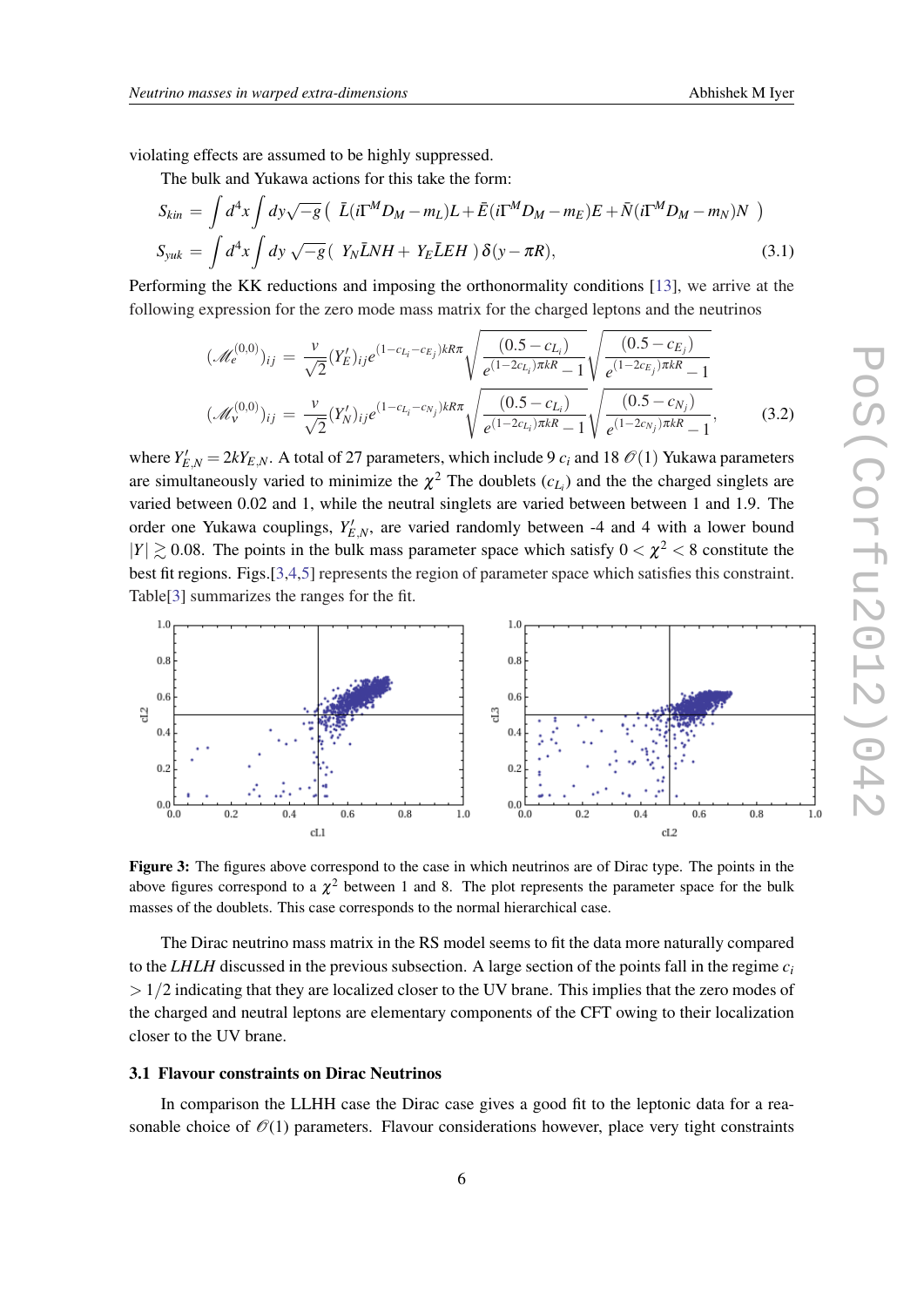<span id="page-6-0"></span>

Figure 4: The plot represents the parameter space for the bulk masses of charged singlets.



Figure 5: The plot represents the parameter space for the bulk masses of neutrino singlets.

Table 3: Allowed ranges of bulk parameters with normal hierarchy of neutrino masses. The range of first KK scale corresponding to the range of c values is also given.

| cE1                                                                                         |                                                                                            |                    |            | cE2                    |                                                                                                         |                 |             |                          |
|---------------------------------------------------------------------------------------------|--------------------------------------------------------------------------------------------|--------------------|------------|------------------------|---------------------------------------------------------------------------------------------------------|-----------------|-------------|--------------------------|
|                                                                                             | Figure 4: The plot represents the parameter space for the bulk masses of charged singlets. |                    |            |                        |                                                                                                         |                 |             |                          |
| 2.0                                                                                         |                                                                                            |                    |            | 2.0                    |                                                                                                         |                 |             |                          |
|                                                                                             |                                                                                            |                    |            |                        |                                                                                                         |                 |             |                          |
| 1.8                                                                                         |                                                                                            |                    |            | 1.8                    |                                                                                                         |                 |             |                          |
| 1.6<br>cN <sub>2</sub>                                                                      |                                                                                            |                    |            | 1.6<br>cN <sub>3</sub> |                                                                                                         |                 |             |                          |
| 1.4                                                                                         |                                                                                            |                    |            | 1.4                    |                                                                                                         |                 |             |                          |
| 1.2                                                                                         |                                                                                            |                    |            | 1.2                    |                                                                                                         |                 |             |                          |
|                                                                                             |                                                                                            |                    |            |                        |                                                                                                         |                 |             |                          |
| $^{1.0\, \rm L}_{\,1.0}$                                                                    | 1.2<br>1.4                                                                                 | 1.6                | 1.8<br>2.0 | 1.0<br>1.0             | 1.2<br>1.4                                                                                              | 1.6             | 1.8         | 2.0                      |
|                                                                                             |                                                                                            | cN1                |            |                        |                                                                                                         | cN <sub>2</sub> |             |                          |
| Figure 5: The plot represents the parameter space for the bulk masses of neutrino singlets. |                                                                                            |                    |            |                        |                                                                                                         |                 |             |                          |
|                                                                                             |                                                                                            |                    |            |                        |                                                                                                         |                 |             |                          |
|                                                                                             |                                                                                            |                    |            |                        | Table 3: Allowed ranges of bulk parameters with normal hierarchy of neutrino masses. The range of first |                 |             |                          |
| KK scale corresponding to the range of c values is also given.                              |                                                                                            |                    |            |                        |                                                                                                         |                 |             |                          |
|                                                                                             |                                                                                            |                    |            |                        |                                                                                                         |                 |             |                          |
| parameter                                                                                   | range                                                                                      | $M_I^{(1)}$<br>TeV | parameter  | range                  | $M_F^{(1)}$ TeV                                                                                         | parameter       | range       | $M_{\rm V}^{(1)}$<br>TeV |
| $c_{L_1}$                                                                                   | $0.05 - 0.76$                                                                              | $0.839 - 1.4$      | $c_{E_1}$  | $0.2 - 0.88$           | $0.959 - 1.5$                                                                                           | $c_{N_1}$       | $1.1 - 1.9$ | $1.67 - 2.31$            |
| $c_{L_2}$                                                                                   | $0.05 - 0.72$                                                                              | 0.839-1.37         | $c_{E_2}$  | $0.05 - 0.73$          | 0.839-1.38                                                                                              | $c_{N_2}$       | $1.1 - 1.9$ | 1.67-2.31                |
| $c_{L_3}$                                                                                   | $0.05 - 0.64$                                                                              | 0.839-1.31         | $c_{E_3}$  | $0.05 - 0.64$          | 0.839-1.31                                                                                              | $c_{N_3}$       | $1.1 - 1.9$ | 1.67-2.31                |

on the parameter space. For the Dirac case the dominant contribution to tree-level decays comes from the tree level diagram in Fig.[\[7\]](#page-7-0). Fig.[\[6\]](#page-7-0) shows the points within the best fit parameter space consistent with all constraints from tree-level processes. The black point is allowed for a KK gauge boson scale of 1.9 TeV, where as the green points are for mass of 3 TeV. The constraints from dipole processes are far more severe. The constraint from  $\mu \to e\gamma$  required a KK fermion mass scale  $\mathcal{O}(10)$  TeV to suppress it below the current experimental limit of  $5.7 \times 10^{-13}$  [\[20](#page-13-0)].

Thus all the points which give a 'small'  $\chi^2$  are in conflict with the flavour data for a fermion KK scale  $\sim$  (2 – 3) TeV. In summary, the Dirac case is only viable with very large KK masses or extremely fine tuned fermion mass fits.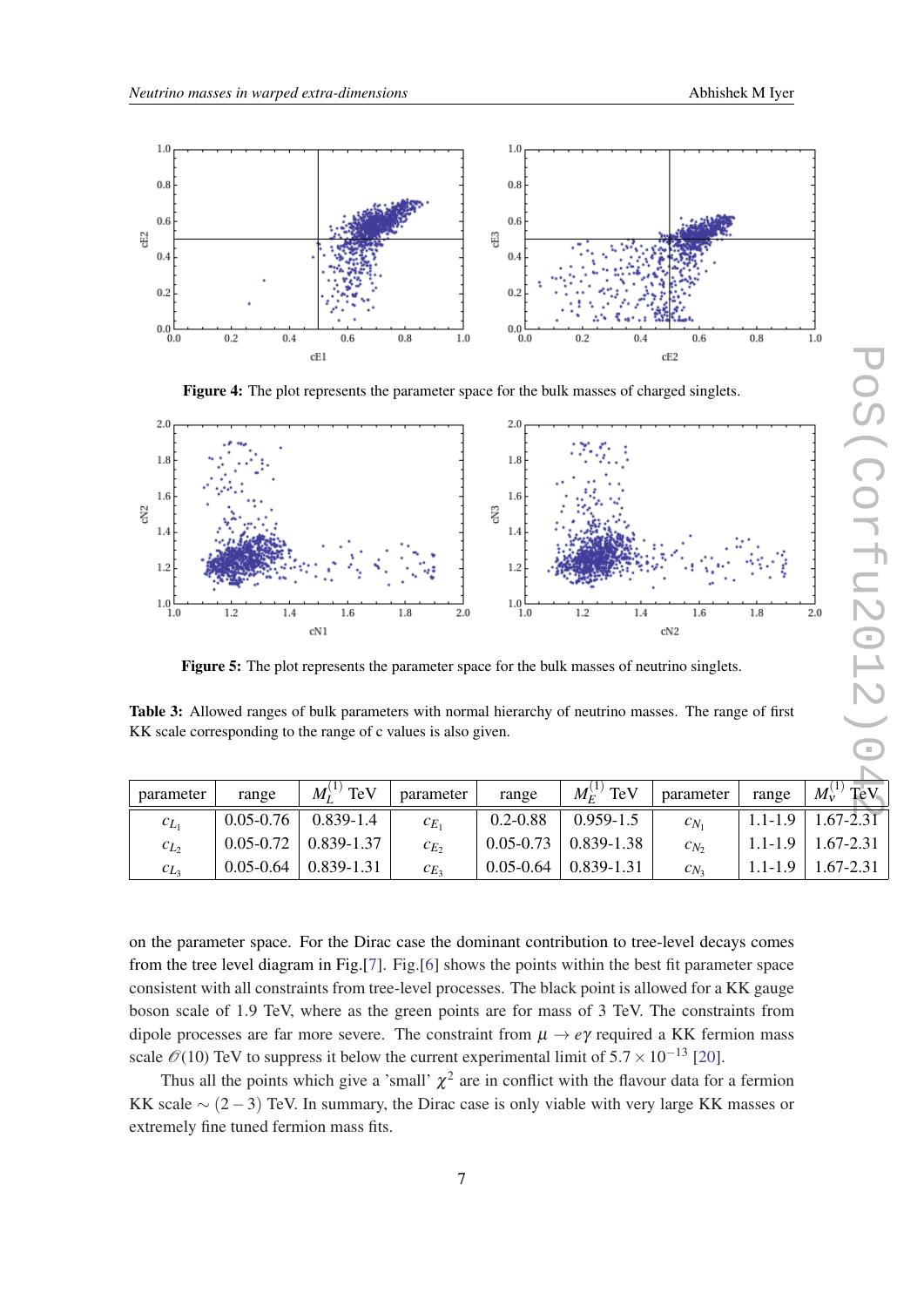<span id="page-7-0"></span>

Figure 6: The black dot and the green region represent the parameter space permitted by tree-level constraints for a KK gauge boson scale of 1920 and 3000 GeV respectively



**Figure 7:** Left panel shows the one loop diagram for  $j \rightarrow i\gamma$  due to gauge boson in the loop. Right panel shows a tree level graph for flavour violating decays of the form  $l_i \to l_j l_k l_k$  due to exchange of first KK state of Z.

## 4. Bulk Majorana mass term

Lepton number violating bulk Majorana mass terms for the singlet neutrinos are introduced in the bulk in addition to the bulk Dirac mass terms. This leads to an additional parameter in the theory which controls the localization of the right handed neutrinos. At the effective 4-D level, this case is the same as the Type -1 see-saw mechanism for for generating small neutrino masses The case with bulk Majorana mass terms has been first considered in [\[21](#page-13-0)]. Scenarios with such mass terms localized on the boundary have been investigated by numerous authors [[22,](#page-13-0) [23](#page-13-0), [24,](#page-13-0) [12](#page-12-0)]. We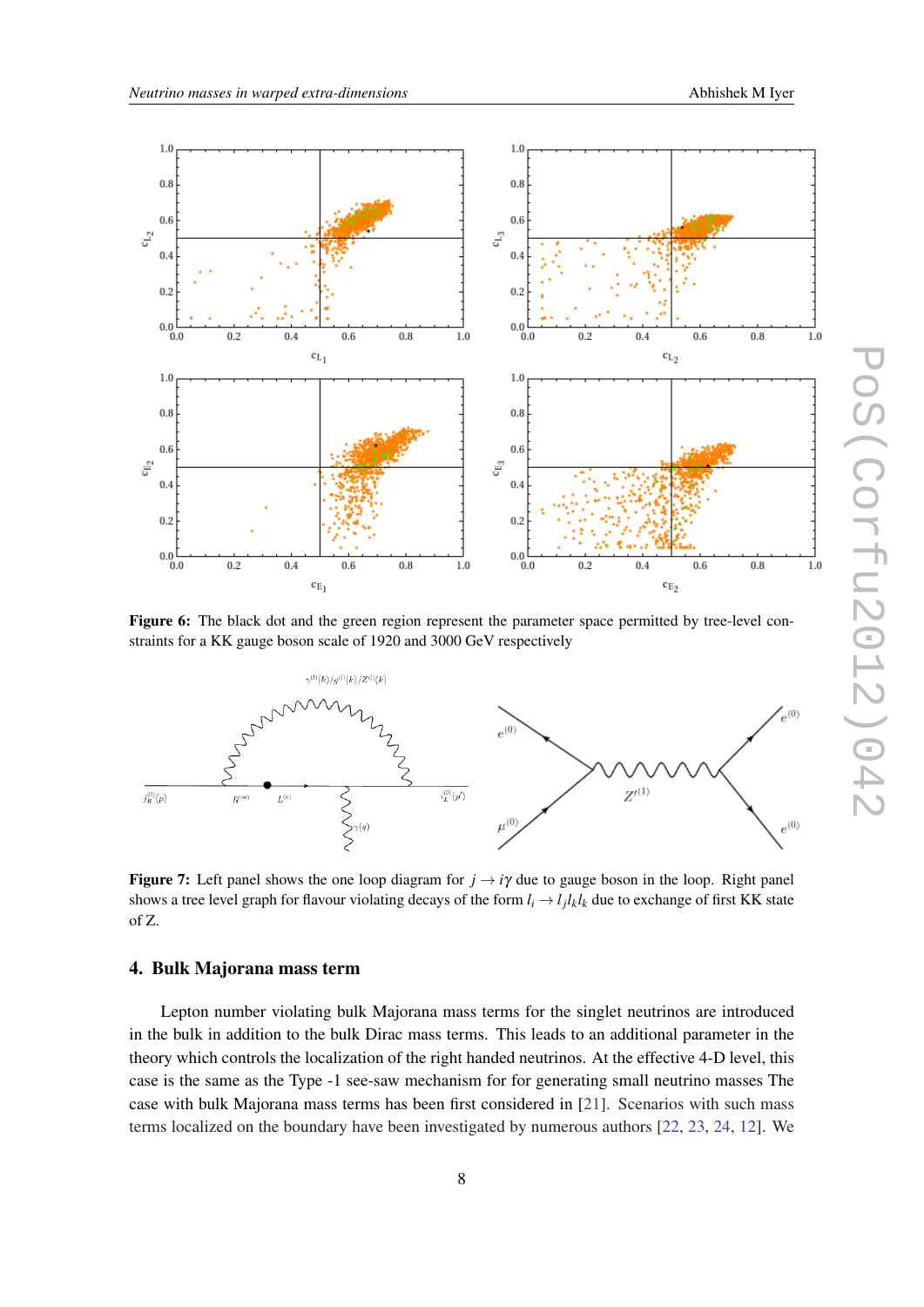<span id="page-8-0"></span>extend the analysis of [[21\]](#page-13-0) by computing the numerical solutions to the profiles of the right handed neutrinos. The part of the action which contains the singlet right handed neutrinos is given by

$$
S_N = \int d^4x \int dy \sqrt{-g} \left( m_M \bar{N}N^c + m_D \bar{N}N + \delta(y - \pi R)Y_N \bar{L}\tilde{H}N \right) \tag{4.1}
$$

where  $N^c = C_5 \bar{N}^T$  with  $C_5$  being the five-dimensional charge conjugation matrix<sup>1</sup> and  $m_M = c_M k$ , with  $k$  being the reduced Planck scale<sup>2</sup>. The bulk Dirac mass for the right handed neutrino is parametrized as  $m_D = c_N k$ . As before we consider all the mass parameters to be real. The bulk singlet fields N have the following KK expansions:

$$
N_L(x,y) = \sum_{n=0}^{\infty} \frac{1}{\sqrt{\pi R}} e^{2\sigma(y)} N_L^{(n)}(x) g_L^{(n)}(y) \; ; \; N_R(x,y) = \sum_{n=0}^{\infty} \frac{1}{\sqrt{\pi R}} e^{2\sigma(y)} N_R^{(n)}(x) g_R^{(n)}(y), \tag{4.2}
$$

where  $g_L$  and  $g_R$  are profiles of the singlet neutrinos in the bulk. They follow the following orthonormal conditions

$$
\frac{1}{2\pi R} \int_{-\pi R}^{\pi R} dy \, e^{\sigma} \left( g_L^{(n)} g_L^{(m)} + g_R^{(n)} g_R^{(m)} \right) = \delta^{(n,m)} \tag{4.3}
$$

Using this, the eigenvalues equations for the *gL*,*<sup>R</sup>* fields become [[21\]](#page-13-0)

$$
(\partial_y + m_D)g_L^{(n)}(y) = m_n e^{\sigma} g_R^{(n)}(y) - m_M g_R^{(n)}(y)
$$
  

$$
(-\partial_y + m_D)g_R^{(n)}(y) = m_n e^{\sigma} g_L^{(n)}(y) - m_M g_L^{(n)}(y)
$$
 (4.4)

where we have assumed the five dimensional wave functions to be real. The system in Eq.(4.4) does not admit a solution consistent with the zero mode mass being 0 [\[21](#page-13-0), [13\]](#page-12-0). Thus at the effective 4-D level we will have an infinite dimensional Majorana mass matrix. The solutions to Eq.(4.4) are complicated to solve analytically. We have obtained the numerical solutions of *gL*,*<sup>R</sup>* by solving the second order equations derived from Eq.(4.4). We assume  $g<sub>L</sub>$  to be even under  $Z<sub>2</sub>$  and the second order differential equation for *g<sup>L</sup>* takes the form:

$$
g_L''(y) - \frac{m_n k R e^{kRy}}{m_n e^{kRy} - c_M k} g_L'(y) - \left(\frac{c_N m_n e^{kRy} k^2}{m_n e^{kRy} - c_M k} + c_N^2 k^2 - \left(m_n e^{kRy} - c_M k\right)^2\right) R^2 g_L(y) = 0 \quad (4.5)
$$

where we have used the notation  $m_D = c_N k$  and  $m_M = c_M k$  introduced earlier. The primes on  $g_L(y)$ derivatives on the profiles. In Fig.[[8](#page-9-0)] we present some sample solutions to Eq.(4.5) for a fixed value of  $c_N = 0.58$  while  $c_M$  is varied from 0.55 to 1

The charged fermion mass matrix takes the same form as the earlier sections. For the singlet Majorana mass matrix, we assume  $c_{N_i} = c_N \forall i$  nd  $c_{M_i} = c_M$  for all the three generations. The light neutrino mass matrix takes the form

$$
m_V^{(0,0)} = Y'_N e^{(1-c_L)kR\pi} g_L(\pi R) (M_R^{-1}) Y'_N e^{(1-c_L)kR\pi} g_L(\pi R)
$$
\n(4.6)

where  $Y_N' = 2kY_N$ . In Table ([4](#page-10-0)), we present two sample points one for inverted hierarchy and another for normal hierarchy, which fit the neutrino masses and mixing angles as well as charged lepton masses. The corresponding Yukawa coupling matrices are presented in Eqs. [\(4.7,4.8](#page-9-0)).

 ${}^{1}C_{5}$  is taken to be  $C_{4}$ .

<sup>2</sup>Majorana mass terms does not have the same interpretation in the bulk as in 4D.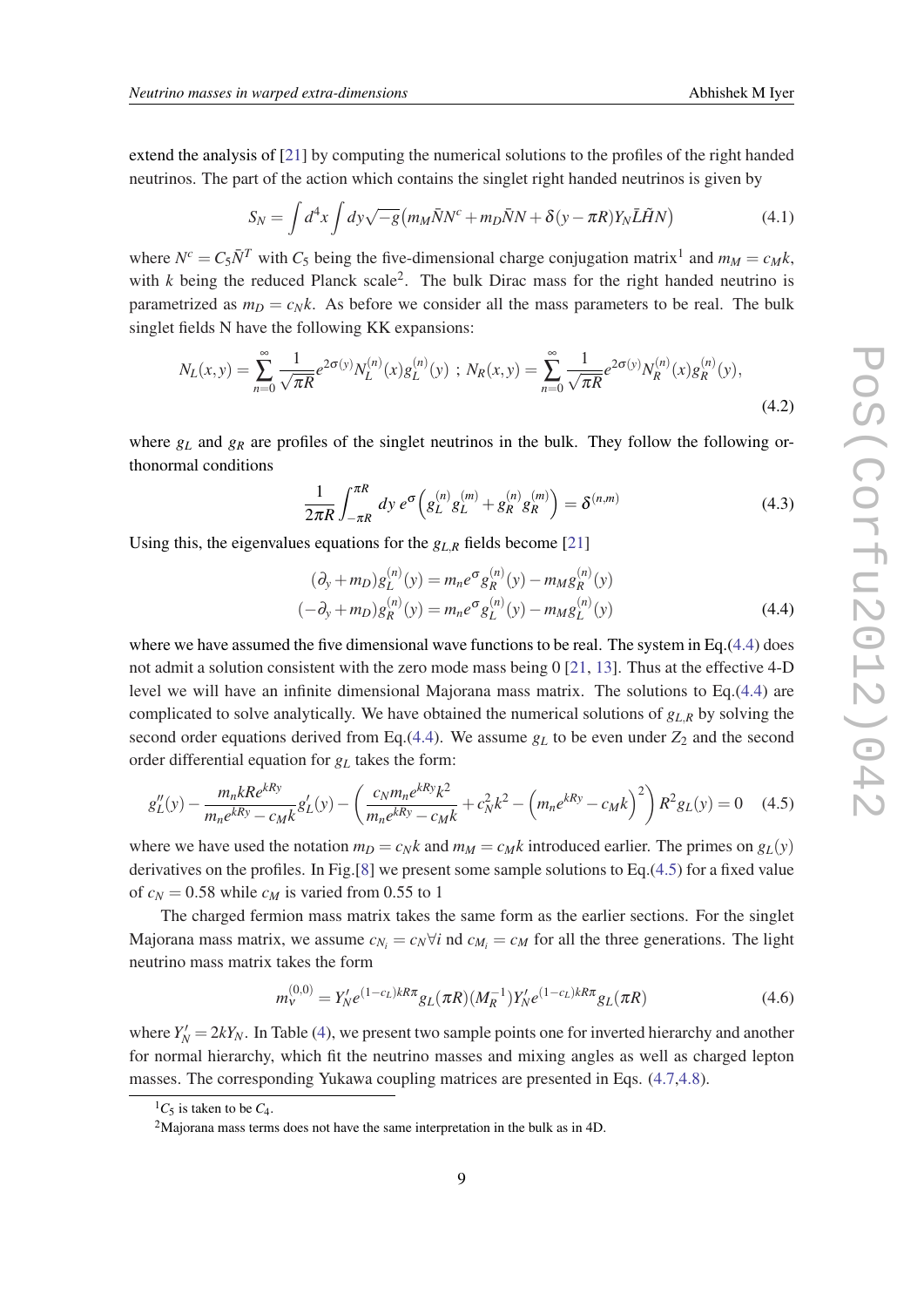<span id="page-9-0"></span>

Figure 8: The Figure shows the form of the profile for solution to Eq. for a fixed bulk dirac mass of 0.58 for the right handed neutrinos.

Yukawa parameters for inverted hierarchy

$$
Y'_{N} = \begin{pmatrix} 2.73 & 1.81 & .108 \\ -0.83 & 0.975 & .328 \\ 0.327 & -0.679 & .182 \end{pmatrix} Y'_{E} = \begin{bmatrix} 3.44 & -0.41 & .87 \\ 0.62 & 1.583 & 0.332 \\ 2.74 & 0.55 & 2.33 \end{bmatrix}
$$
(4.7)

Yukawa parameters for normal hierarchy

$$
Y'_{N} = \begin{bmatrix} 2.56 & 1.69 & 1.26 \\ -0.795 & 0.927 & 3.89 \\ 0.414 & -0.859 & 2.86 \end{bmatrix} Y'_{E} = \begin{bmatrix} 2.825 & -0.41 & .87 \\ 0.62 & 1.2008 & 0.332 \\ 2.74 & 0.55 & 2.31 \end{bmatrix}
$$
(4.8)

### 4.1 Flavour constraints on scenarios with bulk Majorana mass

The tree-level decays only constrain the parameter space of the bulk doublets and charged singlets as seen in Fig.[[6](#page-7-0)]. Since, the charged lepton mass fitting is independent of any right handed neutrino parameter, the constraints coming from tree-level decays in the Dirac case are applicable in this case as well. The dominant contribution to dipole decays in this case is due to Higgs in the loop. They are calculated for the both the normal and inverted hierarchy cases presented earlier and are given in Table[\[5\]](#page-10-0). The branching fractions are evaluated for  $M_{KK} \sim 1250$  GeV which is the first KK scale of the doublet.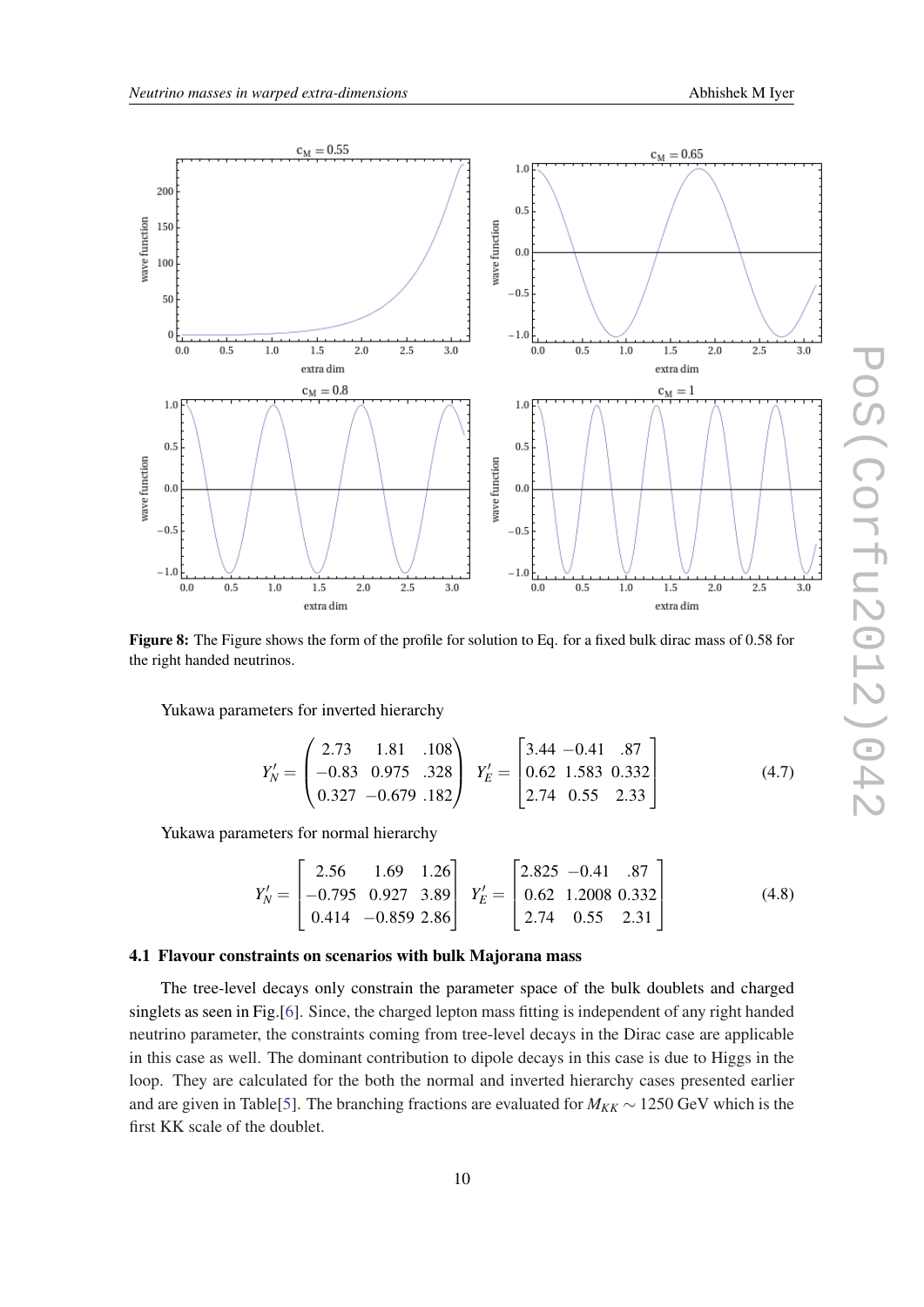| Parameter                     | Normal                | Inverted              |  |
|-------------------------------|-----------------------|-----------------------|--|
| $M_{kk}$                      | 161.4                 | 161.4                 |  |
| $c_{M_i}$                     | 0.55                  | 0.55                  |  |
| $g_L^{(1)}(\pi R)$            | $3 \times 10^{-13}$   | $1.2 \times 10^{-12}$ |  |
| $c_{L_1}$                     | 0.58                  | 0.59                  |  |
| $c_{L_2}$                     | 0.56                  | 0.57                  |  |
| $c_{L_3}$                     | 0.55                  | 0.55                  |  |
| $c_{E_1}$                     | 0.735                 | 0.735                 |  |
| $c_{E_2}$                     | 0.5755                | 0.575                 |  |
| $c_{E_3}$                     | 0.501                 | 0.501                 |  |
| $c_{N_i}$                     | 0.58                  | 0.58                  |  |
| $m_e$                         | $5.09 \times 10^{-4}$ | $5.08 \times 10^{-4}$ |  |
| $m\mu$                        | 0.1055                | 0.1055                |  |
| $m_{\tau}$                    | 1.77                  | 1.774                 |  |
| $\theta_{12}$                 | 0.58                  | 0.58                  |  |
| $\theta_{23}$                 | 0.80                  | 0.8                   |  |
| $\theta_{13}$                 | 0.13                  | 0.13                  |  |
| $\overline{\Delta m}^2_{sol}$ | $7.8 \times 10^{-23}$ | $7.8 \times 10^{-23}$ |  |
| $\overline{\Delta}m_{atm}^2$  | $2.4 \times 10^{-21}$ | $2.4 \times 10^{-21}$ |  |

<span id="page-10-0"></span>Table 4: Sample points with corresponding fits of observables for Normal and Inverted Hierarchy schemes in Bulk Majorana case with O(1) Yukawas. The masses are in GeV

Table 5: BR for dipole decays for the case with bulk Majorana mass for the points in Table 4

|          |                      | Hierarchy   BR( $\mu \rightarrow e \gamma$ )   BR( $\tau \rightarrow \mu \gamma$ )   BR( $\tau \rightarrow e \gamma$ ) |                      |
|----------|----------------------|------------------------------------------------------------------------------------------------------------------------|----------------------|
| Inverted | $2.4 \times 10^{-5}$ | $1.9 \times 10^{-5}$                                                                                                   | $7.6 \times 10^{-6}$ |
| Normal   | $1.4 \times 10^{-5}$ | $3.4 \times 10^{-5}$                                                                                                   | $1.3 \times 10^{-5}$ |

# 5. Flavour symmetries

The strong misalignment between the Yukawa coupling matrix and bulk mass terms which determine the profile is the cause of the large flavor violating transitions leading to strong restrictions on these models. This necessitates the need for imposing flavour symmetries to ease the constraints on the model. We adapt the Minimal Flavour violation ansatz which reduces the misalignment by demanding an alignment between the Yukawa matrices and the bulk parameters. The basic premise of the MFV ansatz is that the Yukawa couplings are the only sources of flavor violation. In the RS setting this would require that the bulk mass terms should now be expressed in terms of the Yukawa couplings [[11\]](#page-12-0). The exact expression would depend on the particle content and the flavor symmetry assumed.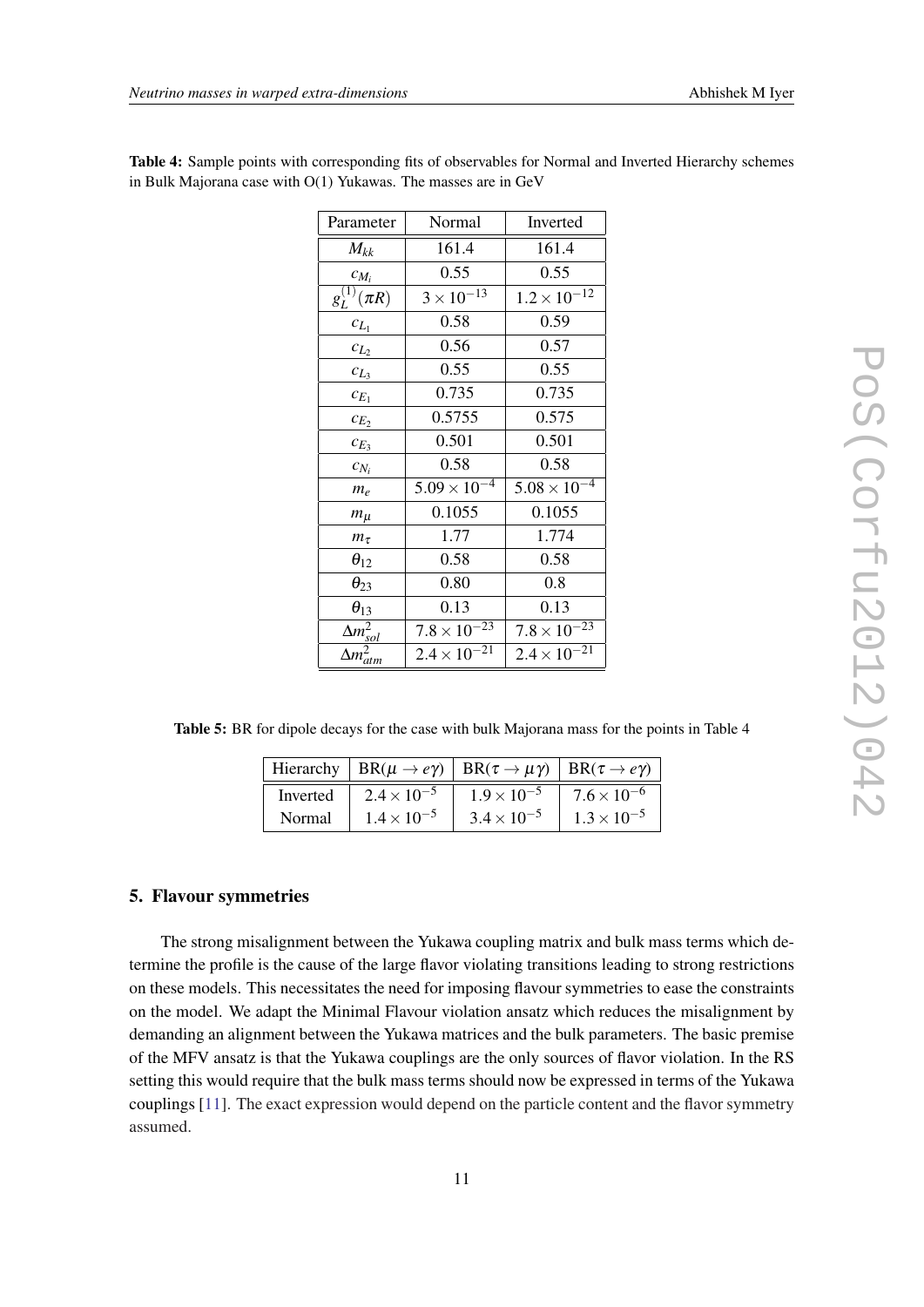#### 5.1 Dirac Neutrino Case

In the presence of right handed neutrinos the flavour group is  $SU(3)_L \times SU(3)_E \times SU(3)_N$ ; the lepton number is conserved. The  $Y_E$  transforms as  $Y_E \rightarrow (3, \bar{3}, 1)$  and  $Y_N$  transforms as  $Y_N \rightarrow$  $(3,1,\overline{3})$ . The Yukawa couplings are aligned with the five dimensional bulk mass matrices. The bulk masses can be expressed in terms of the Yukawas as

$$
c_L = a_1 I + a_2 Y'{}_E Y'^\dagger_L + a_3 Y'_N Y'^\dagger_N \qquad c_E = b Y'^\dagger_E Y'_E \qquad c_N = c Y'^\dagger_N Y'_N \tag{5.1}
$$

where a,b,c  $\in \mathfrak{R}$  and  $Y_{E,N}^{\prime}$  are as defined earlier as  $Y_{E,N}^{\prime} = 2kY_{E,N}$ . Owing to the flavor symmetry we work in a basis in which  $Y'_E$  is diagonal. We then rotate  $Y'_N$  by the PMNS matrix *i.e*, writing  $Y_N' \to V_{PMNS}$ Diag $(Y_N')$ 

The simplest Yukawa combination transforming as (8,1,1) under the flavour group is given as

$$
\Delta = Y_N' Y_N'^\dagger \tag{5.2}
$$

Thus the BR for  $\mu \rightarrow e\gamma$ , which is the most constrained is given as [[12\]](#page-12-0)

$$
BR(\mu \to e\gamma) = 4 \times 10^{-8} \left( Y_N' Y_N'^\dagger \right)_{12}^2 \left( \frac{3 \text{TeV}}{M_{KK}} \right)^4 \tag{5.3}
$$

For a appropriate choice of  $\mathcal{O}(1)$  parameter  $Y_N'$ , consistent with the neutrino mixing data, the (1,2) element of ∆ which is responsible for µ → *e*γ can be made small enough to be consistent with the experimental bound for a fermion KK mass of around 3 TeV.

#### 5.2 Bulk Majorana mass term

Owing to the presence of a bulk Majorana mass term, we choose the flavour group for the lagrangian in Eq.([4.1](#page-8-0)) to be  $SU(3)_L \times SU(3)_E \times O(3)_N$ .  $Y_E$  transforms as  $Y_E \rightarrow (3, \overline{3}, 1)$  and  $Y_N$ transforms as  $Y_N \to (3,1,3)$ . The bulk Majorana term  $\bar{N}^c N$  transforms as  $(1,1,6)$  under this flavour group. In terms of the dimensionless Yukawa couplings,  $Y_{E,N}$  the bulk mass parameters can be expressed as

$$
c_L = a_1 I + a_2 Y'_E Y'_E + a_3 Y'_N Y'_N \t c_E = 1 + b Y'_E Y'_E \t c_N = 1 + c Y'_N Y'_N \t c_M = dI_{3 \times 3}
$$
 (5.4)

where a,b,c,d  $\in \mathcal{R}$ . Working in a basis in which  $Y'_E$  is diagonal and  $Y'_N = V_{PMNS} \text{Diag}(Y'_N)$ , with suitable choices of  $\mathcal{O}(1)$  parameter  $Y_N'$  the MFV ansatz can ease the stringent constraints from flavour changing processes.

#### 6. Summary and Outlook

The set up of Randall-Sundrum provides a natural framework to understand the fermion mass hierarchy and mixing angles. The quark sector has been explored in considerable detail. The neutrino sector offers various possibilities as far as Dirac or Majorana nature of the neutrino are concerned. In this work we quantify the parameter space of both the  $\mathcal{O}(1)$  (dimensionless) Yukawa couplings as well as the bulk mass parameters which determine the fits to the charged lepton and neutrino mixing data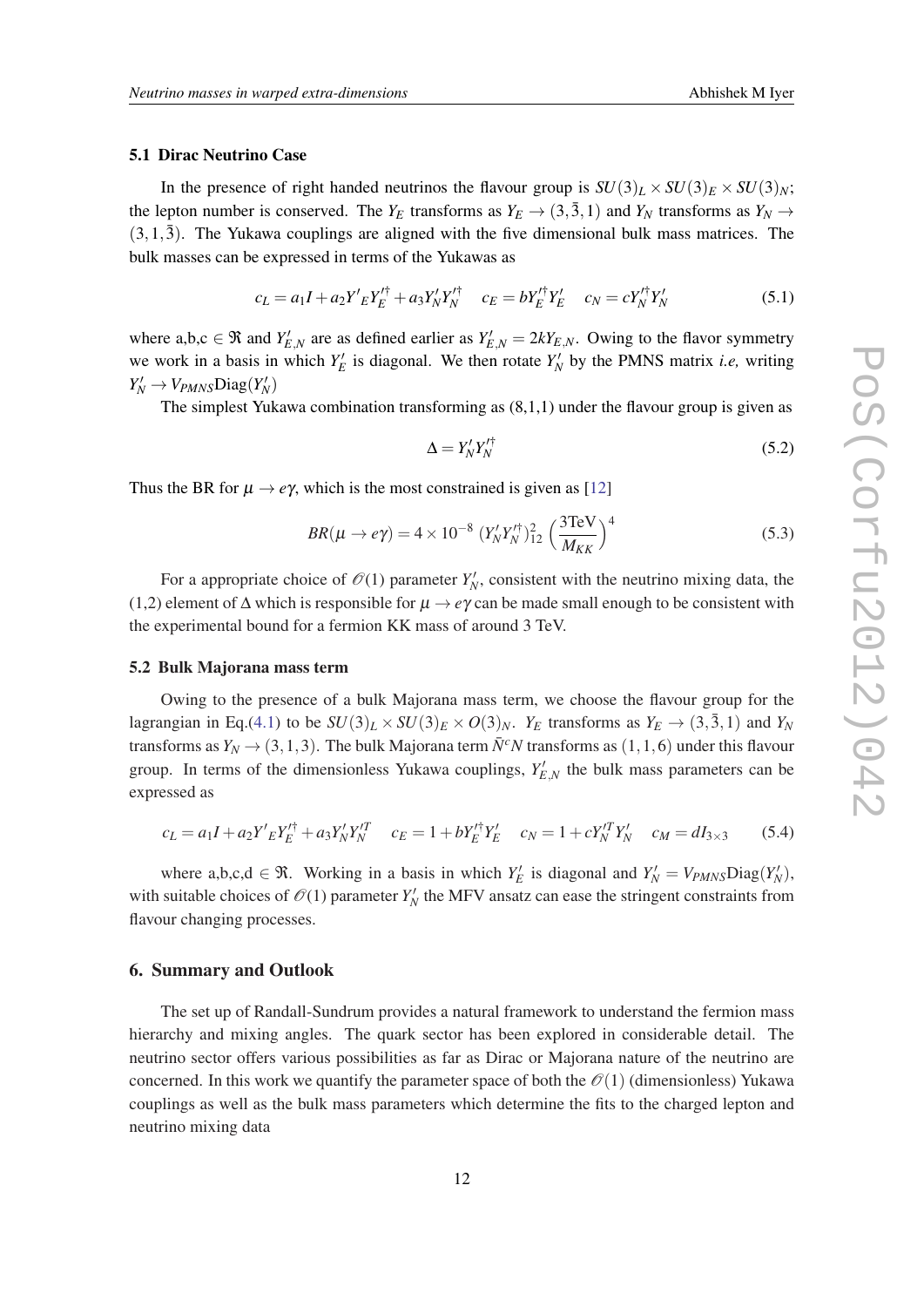<span id="page-12-0"></span>We considered the RS setup with the Higgs localized on the IR boundary while the fermions and the gauge bosons are in the bulk. Three models of neutrino mass generation were considered (a) The LH LH higher dimensional operator (b) The Dirac case and the (c) Majorana case.

While the LHLH case did not admit a fit to the lepton and neutrino data with  $\mathcal{O}(1)$  choice of bulk mass parameters the Dirac and the Majorana cases were favourable as far as choice of bulk mass parameters is concerned. The LHLH case is characterized by weak flavour violating constraints at the leading order. However the large Yukawa coupling between the zero mode fermions and the KK modes make it unattractive from the perturbation theory point of view. For the Dirac case the most stringent constraint comes from the loop decays like like  $\mu \rightarrow e + \gamma$  which requires the KK states of fermions to be considerably heavy. For the bulk Majorana case too, the points we have considered display strong constraints from leptonic flavor violation and are ruled out. They can be alleviated by invoking the MFV ansatz and is found to considerably lower the KK scales. A more detailed analysis of the Majorana case will be presented in an upcoming publication[\[25](#page-13-0)].

#### References

- [1] L. Randall and R. Sundrum, "A Large mass hierarchy from a small extra dimension," *Phys.Rev.Lett.*, vol. 83, pp. 3370–3373, 1999.
- [2] N. Arkani-Hamed and M. Schmaltz, "Hierarchies without symmetries from extra dimensions," *Phys.Rev.*, vol. D61, p. 033005, 2000.
- [3] K. Agashe, G. Perez, and A. Soni, "Flavor structure of warped extra dimension models," *Phys.Rev.*, vol. D71, p. 016002, 2005.
- [4] S. J. Huber and Q. Shafi, "Fermion masses, mixings and proton decay in a Randall-Sundrum model," *Phys.Lett.*, vol. B498, pp. 256–262, 2001.
- [5] C. Delaunay, O. Gedalia, S. J. Lee, G. Perez, and E. Ponton, "Ultra Visible Warped Model from Flavor Triviality and Improved Naturalness," *Phys.Rev.*, vol. D83, p. 115003, 2011.
- [6] S. Casagrande, F. Goertz, U. Haisch, M. Neubert, and T. Pfoh, "Flavor Physics in the Randall-Sundrum Model: I. Theoretical Setup and Electroweak Precision Tests," *JHEP*, vol. 0810, p. 094, 2008.
- [7] M. Bauer, S. Casagrande, U. Haisch, and M. Neubert, "Flavor Physics in the Randall-Sundrum Model: II. Tree-Level Weak-Interaction Processes," *JHEP*, vol. 1009, p. 017, 2010.
- [8] C. Amsler *et al.*, "Review of Particle Physics," *Phys.Lett.*, vol. B667, pp. 1–1340, 2008.
- [9] M. Tortola, J. Valle, and D. Vanegas, "Global status of neutrino oscillation parameters after recent reactor measurements," 2012.
- [10] F. James and M. Roos, "Minuit: A System for Function Minimization and Analysis of the Parameter Errors and Correlations," *Comput.Phys.Commun.*, vol. 10, pp. 343–367, 1975.
- [11] A. L. Fitzpatrick, L. Randall, and G. Perez, "Flavor anarchy in a Randall-Sundrum model with 5D minimal flavor violation and a low Kaluza-Klein scale," *Phys.Rev.Lett.*, vol. 100, p. 171604, 2008.
- [12] G. Perez and L. Randall, "Natural Neutrino Masses and Mixings from Warped Geometry," *JHEP*, vol. 0901, p. 077, 2009.
- [13] A. M. Iyer and S. K. Vempati, "Lepton Masses and Flavor Violation in Randall Sundrum Model," *Phys.Rev.*, vol. D86, p. 056005, 2012.